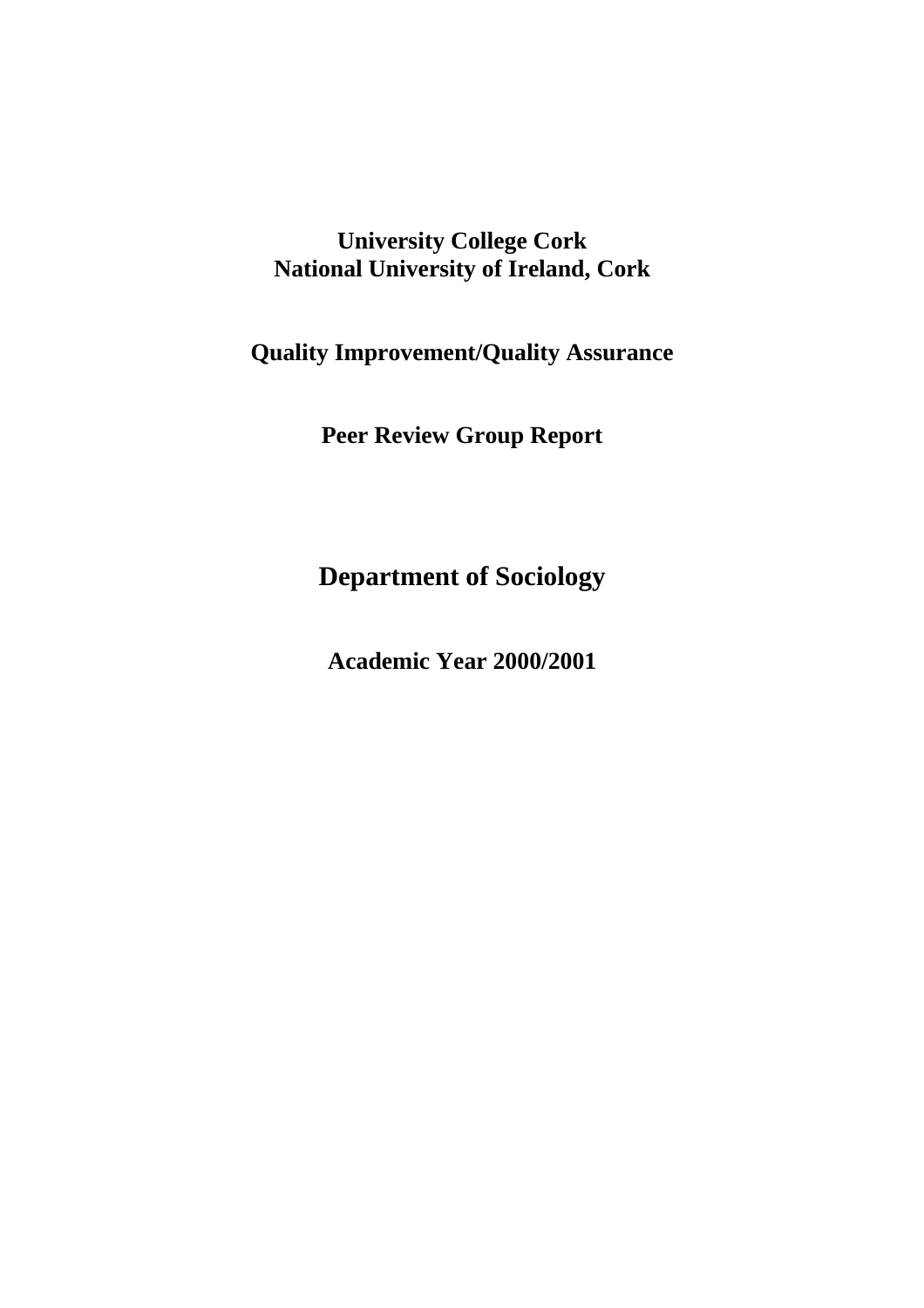# **Members of the Peer Review Group**

- **1. Professor John Jackson, Professor Emeritus of Sociology, Trinity College, Dublin**
- **2. Professor John Eldridge, Professor of Sociology, University of Glasgow**
- **3. Professor Keith Sidwell, Professor of Latin and Greek, NUI Cork (Chair)**
- **4. Professor Patricia Coughlan, Department of English, NUI Cork**

#### *Timetable of the site visit*

#### **Comment on the suitability and adequacy of the timetable.**

The Group made substantial changes to the proposed timetable, in particular because of our decision to interview all Department personnel individually. The Group felt that great benefit was derived from this. We recommend that it be made a standard part of the Quality Improvement procedure. Additionally, a scheduled discussion with the head of Department should be included on the second day.

#### **Peer Review**

#### *Methodology*

### *List areas of primary responsibility of each member of the Peer Review Group.*

From the beginning, this was a shared, collaborative process, and the members of the Group take collective responsibility for the document.

#### *How was the report put together?*

The Group carefully read the material provided, met the staff of the Department, academic (full-time, part-time and research) and administrative, and also representatives of undergraduates,  $1<sup>st</sup>$ ,  $2<sup>nd</sup>$  and  $3<sup>rd</sup>$ year, and postgraduate students at M.A. and Ph.D. level, many of whom also act as tutors. We also met the Vice-President for Research, the Dean of Arts, the Social Science librarian and the Head of Information Services in the Library, and Professor Áine Hyland, Vice-President. We also inspected the various buildings in which the Department is housed and where some of its teaching is carried out. We then jointly drafted a preliminary report, and gave an oral presentation, based on it, to the Sociology Department. The agreed final report was written thereafter.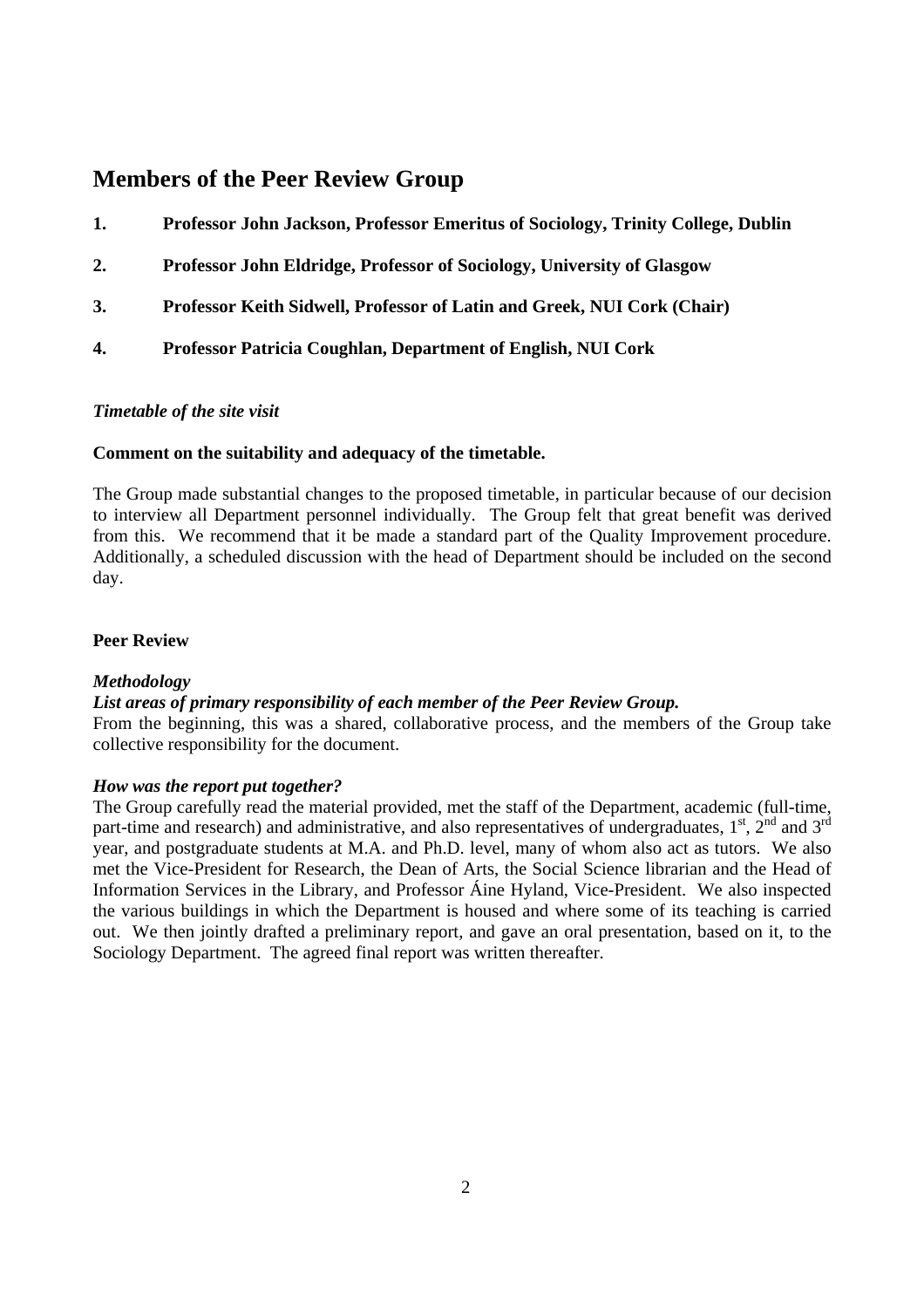#### *Self-Assessment Report*

#### *Production of the report and desirable ancillary material*

We had a sense, which was confirmed in the discussion with Department members, that the Report was too hastily put together. This led to a lack of editing and a certain amount of repetition. The lack of pagination made the use of the report unnecessarily difficult, and the formatting could have been improved, perhaps by colour coding, and certainly by standardization of the printed material. The presentation of staff *c.v.*s was done in a non-standardized way: some editorial decisions should have been made about what was to be included and how the information was to be presented. We also felt that important contextual information should have been provided: for instance the Strategic Development plan at its three levels, copies of examination papers and Externs' reports. It would also have been very helpful, especially for the externals, to have an account of the history of the Department. For example, how does Sociology relate to its near neighbour, Applied Social Studies?

### *Findings of the Peer Review Group*

#### *Comment, as appropriate, on the details of the Self-Assessment Report.*

#### *Department Details*

The report excludes important information: in particular, there is a less than full account of Department personnel and of its activities relating to service and other teaching for college courses both inside and outside the Department. The considerable contribution of part-time staff to both teaching and administration is not fully documented.

#### *Department Organisation and Planning*

- The Group was very impressed by the high intellectual quality, enthusiasm and commitment of all the Department academic personnel whom it interviewed. Professor Arpad Szakolczai is a scholar of the highest international standing. In research he leads the Department by example.
- There is, however, strong and abundant evidence that non-tenured staff do not feel part of the system. On p. 4 of the Report it is stated that "a part-time status can only be granted to those who already possess a Ph.D., while Department meetings, unless devoted specifically to issues of current teaching, should be attended by full-time staff only". The Group unanimously disagrees. The exclusion of non-tenured staff from meetings is a practice which is experienced by a large majority both of the tenured and of the non-tenured staff as alienating and over-hierarchical. It is widely perceived within the Department as producing a sense of invisibility among non-tenured staff, and we observed a tendency to obscure the extensive contributions made by the labour of such staff to the Department's overall work. Convening meetings which include all staff (with the obvious exception of  $1<sup>st</sup>$ -year postgraduates acting as  $1<sup>st</sup>$ -year tutors) will be a vote of confidence in their considerable abilities and dedication. The option of starring, or nominating some items as "reserved business", offers a perfectly acceptable way of handling any sensitive issues. Full and open communication both in advance and subsequent to meetings, and circulation of full minutes (with the exception of any reserved business) are good contemporary practice and should also be adopted.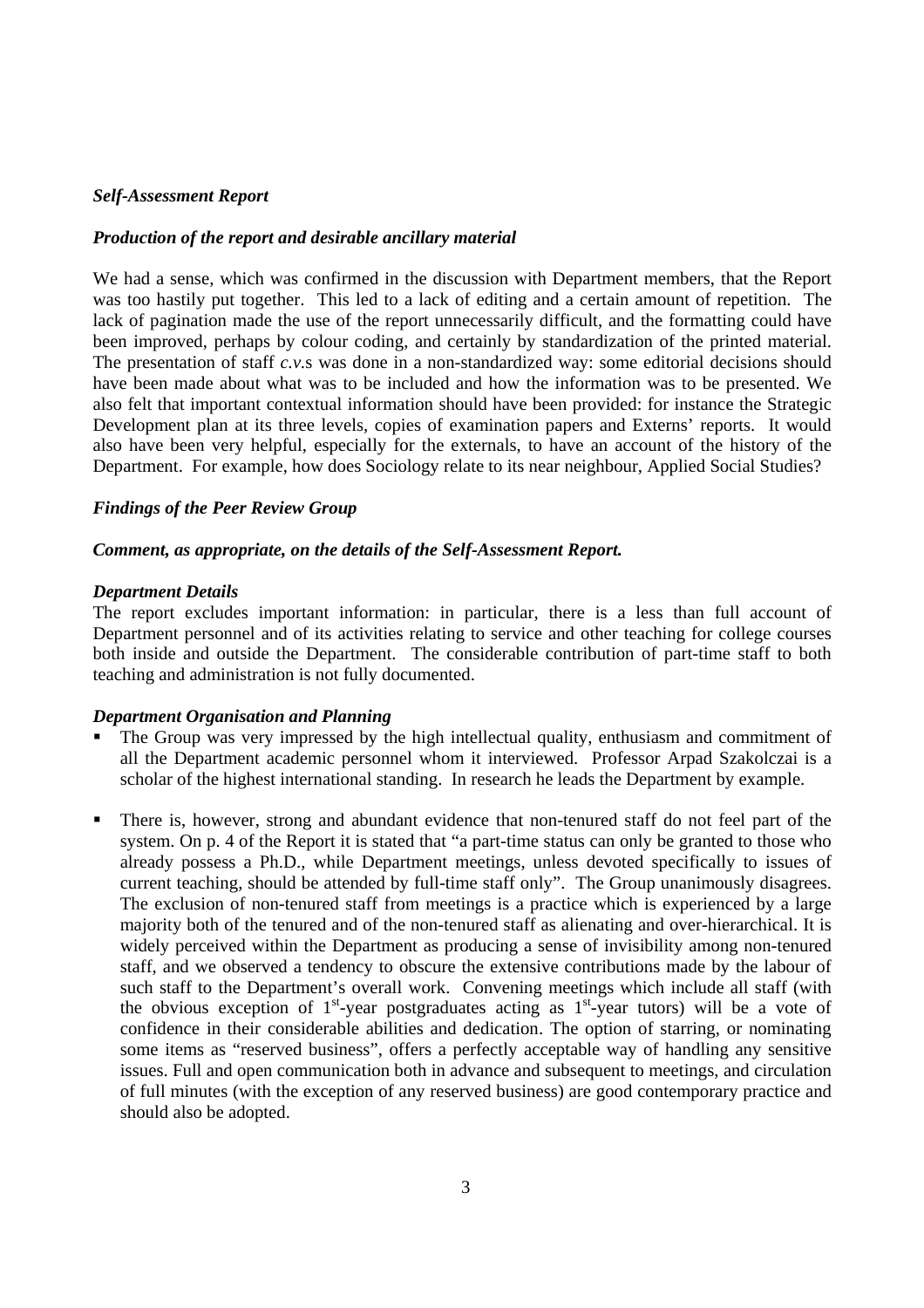- It was evident to the Group that staff not in possession of the Ph.D. make a significant contribution to Departmental lecturing and teaching, and there is no good reason to exclude them from the processes of Departmental discussion and decision-making. Conversely, the Group felt that teaching, tutorial administration, and assessment of students' work needs fuller input from tenured and senior staff than it currently receives in this Department.
- The Department's organization was a micro-example of the core-periphery concept: the part-time staff were on the periphery, more insecure and relatively powerless. Although not exclusively a gendered distinction, this organizational pattern impinged more on women than on men, since they constituted the majority of the periphery and were scarcely represented at the core.
- The Department's teaching in other Departments and faculties and non-tenured staff members' active and impressive participation in this, sometimes including the design of such modules, is currently underplayed and possibly undervalued.
- There has been a general problem in UCC about delayed completion of research degrees, but the solution to this problem should be de-coupled from the issue of part-time teaching. The work of those who contribute lecturing and teaching to the Department needs to be seen and valued in its own right, and such people need to be treated *as* teachers. In some cases this may always be their primary activity; the character, traditions and context of this university must be taken into account.

## *Department Aims and Objectives*

 We appreciate that the Department is ambitious to pursue the highest quality in terms of its research product, and this includes the training of Ph.D. students. We would wish, however, that the culture of the Department take more account of the wide range of other activities appropriate and necessary in this university and its potential contributions to the region.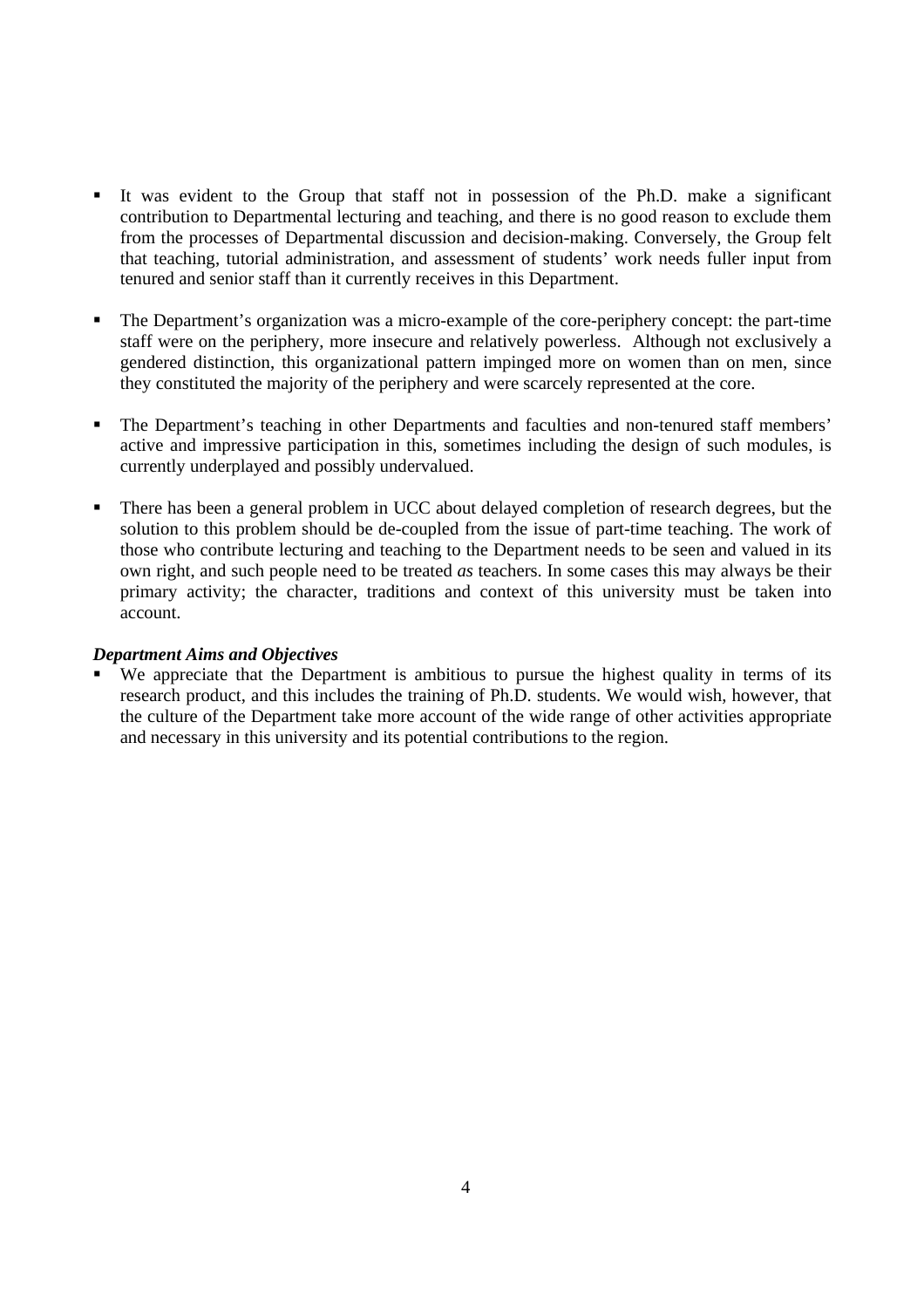- While the creation of an excellent postgraduate programme is an appropriate aspiration, it should not be developed in such a way that it excludes some members of the Department, especially those strongly involved in teaching (including teaching in ancillary areas), some members of staff and the majority of the undergraduate students
- The Department should more highly value its contributions, actual and potential, in areas outside its own boundaries.
- It should more actively engage in the ongoing development of interdisciplinary subject areas.
- The Sociology Department deals with a very large number of students; it was surprising to us that the Report did not especially focus on this, given the obvious resource implications (staff and other).
- Sociology needs to be more active in applying for IT facilities, such as have been targeted for other Departments in the general area of the social sciences.

## *Teaching and Learning*

- There was patent student enthusiasm about the stimulating nature of their courses, at U/G and P/G level. This is clearly a Department whose actual educational practice is excellent.
- A research methods course must combine teaching in both qualitative and quantitative methods of work. To this end IT training is crucial and an adequate resource base must be provided. In a competitive environment graduates will need to be well equipped with a full range of research skills.
- The Group felt that Sociology students would benefit from a closer acquaintance with the disciplines of Economics and Political Science. This would be helpful in ensuring that they had a capacity to read material in these areas and relate it to their sociological studies. It should be noted that it is the usual pattern in most other programmes in Irish universities for introductory courses in Economics, Politics and Statistics to be provided. It is appreciated that the Faculty structure and programme limit the freedom of the department to influence this situation, but consideration might be given to its implications in relation to the programme as a whole.
- M.A. students expressed a wish for a more structured arrangement about their choice of thesis topic, including a firm set of deadlines for this process. They also felt the scheduling of due dates for seminar essays could be improved by being staggered.
- $\blacksquare$  The Group felt that the 1<sup>st</sup>-year course could perhaps be improved by more attention to the beginners' status of the students, especially since a new vocabulary and new conceptual frameworks not previously met in the school syllabus must be encountered.
- It would be beneficial if fuller staff-student liaison arrangements were developed: the Group would recommend that each year group should be seen separately, that minutes be taken and that they be circulated to all parties, including the student representatives. All staff who lecture to the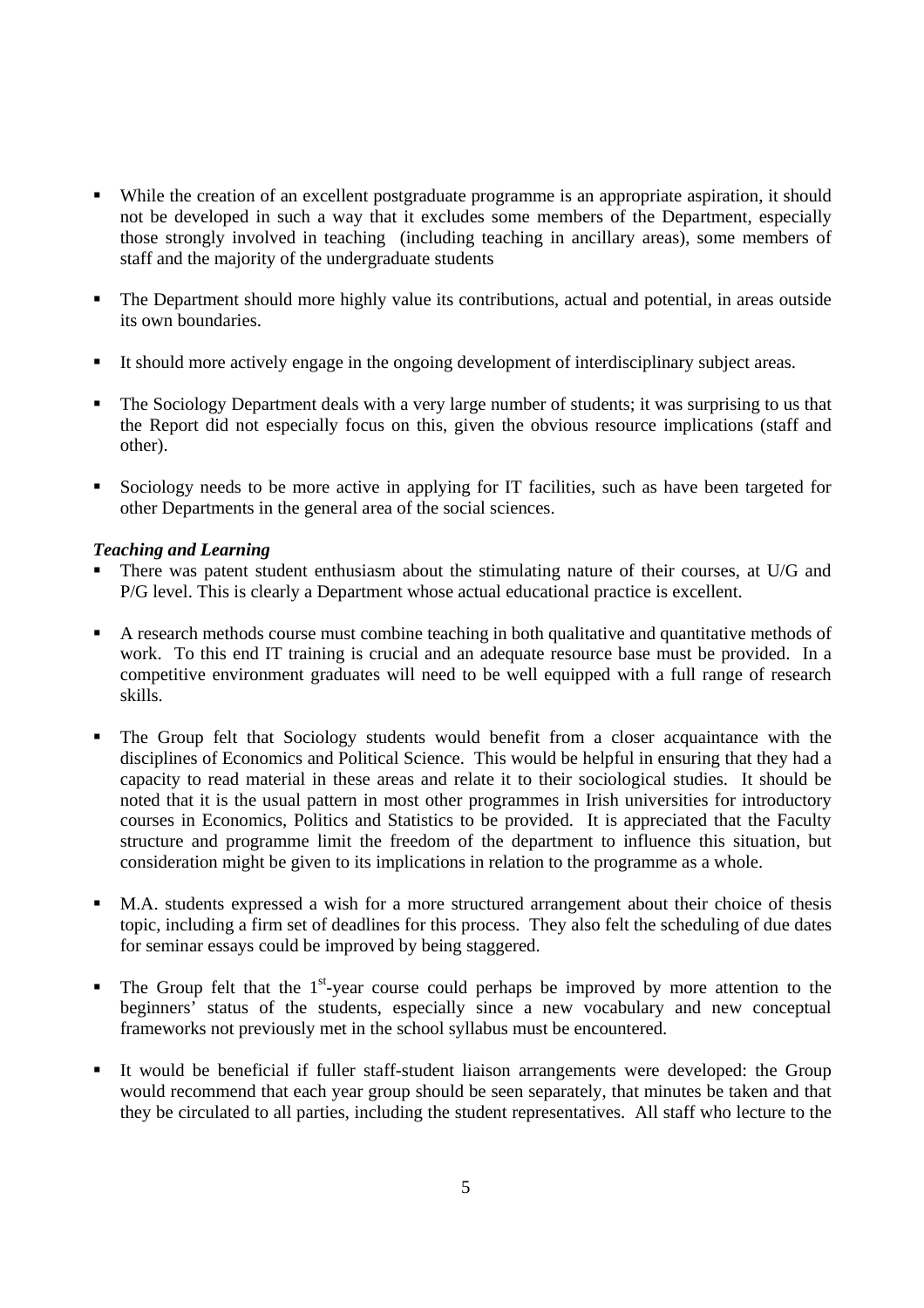year groups should be present at the respective meetings. Given the size of the  $1<sup>st</sup>$ -year group, feedback specifically on tutorial management and tutorial teaching quality should be included in the discussion at the  $1<sup>st</sup>$ -year meeting.

#### *Research and Scholarly Activity*

- The Department shows strong evidence of a vibrant research culture and the Department benefits from the varied backgrounds and training of its members.
- We were interested to see that there were different theoretical perspectives deployed in the Department's research. Some of this had to do with rethinking social theory and some with innovative attempts to offer explanations of particular problems in the contemporary world and in particular in Ireland. Care should be taken to value each of these different theoretical approaches.
- Work that is both theoretically sophisticated and empirically informed could become the hallmark of this Department.
- The Department could benefit from more harnessing of its considerable potential for innovative research, particularly among its non-tenured members. We recommend that the Department seek "Tenure-B contracts" as appropriate for its research-active but non-tenured staff, in consultation with the Research Office.
- We recognize the success of members of the Department in attracting HEA funding for the "Identity" and "Women in Irish Society" projects. However we believe that the Department should continue to be active in seeking funding from different national and international sources.
- The Department should develop pro-active research initiatives of an inter-disciplinary nature, in the context of current and future funding sources for such projects.
- The Department may need to shift the current prevailing emphasis in its thinking towards a more project-oriented and outgoing research climate which might begin with the proposition: "How can my discipline contribute to current sociological problems and issues?" For example, the sociology of environmental risk and the sociology of health, both currently represented in the research work of sociologists working in the Department, may offer opportunities for the Department to enhance its research activity.
- The Department could probably benefit from making active liaison with the Research Office: we recommend that this might be initiated by an invited visit by the Vice-President for research to the Department. This would offer an occasion for the full range of staff members, with their various research interests, to be acquainted with the new opportunities for humanities and interdisciplinary research.

## *Staff Development*

 The Department currently has a system of sabbatical years, arranged in rotation, for permanent staff. One member of staff whom we did not meet was presently on sabbatical leave.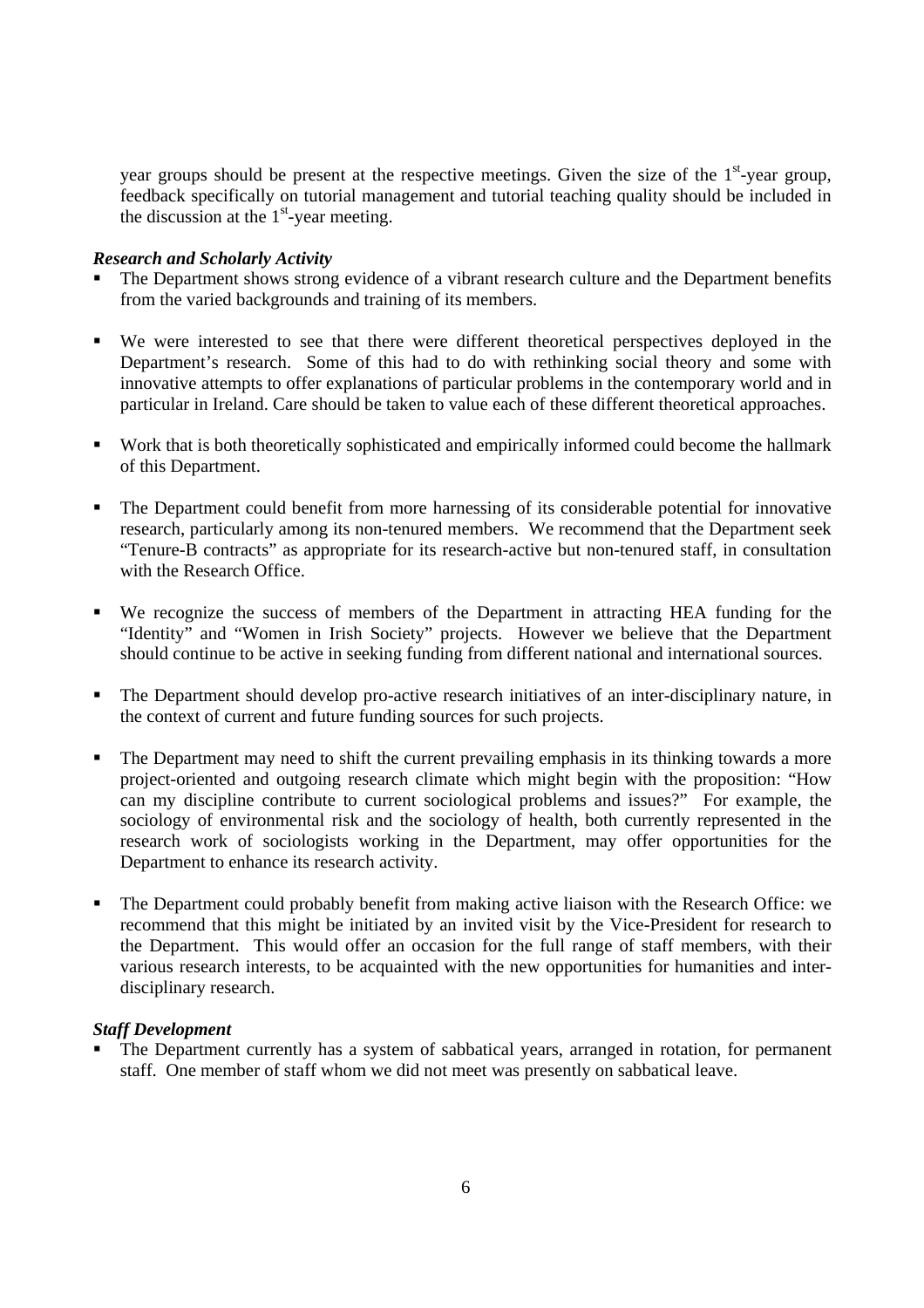## *External Relations*

- The report states (p.4) that "the task of professors should lie in providing academic guidance, and not in administrative-bureaucratic leadership". This may be the primary role of professors, who should, and certainly in this case do, lead by scholarly example. However, the Group believes that where a professor is head of Department, s/he cannot avoid full engagement with the pragmatic processes involved in college and Department administration and governance, and indeed with the *Realpolitik* of the institution. We have reservations about the withdrawal of any member of staff from these general processes.
- There is a widespread impression that, given its excellent scholarly standing, the Department nevertheless tends to have an image of remoteness in the wider college community, where it does not enjoy the high profile it merits. The Department would benefit from greater visibility and higher political profile: it would be strategically valuable for the dept to have a greater engagement by all of its members in the day-to-day politics of the university.

### *Support Services*

- The Department has administrative staff of the very highest calibre. Their courtesy, efficiency and dedication means that the service they give to the Department's students is outstanding.
- The Department's core housing is in buildings whose condition is far below an acceptable standard. They are shabby and poorly maintained. We note with dismay that repeated efforts by the head of Department to have some of these physical defects remedied have met with no response from the Buildings and Estates Office. This situation is unacceptable.
- The space in which the college expects the Department to function is very seriously inadequate. It is irrationally organized, staff offices and teaching rooms being interspersed among the accommodation of another Department. The severe shortage of space has a further damaging effect on the capacity of non-tenured but pivotally important teaching staff to function efficiently. In particular, the administrative office is minute and totally lacking in privacy. No access whatever for the disabled has been provided, even on the ground floor.
- The college needs to ensure that space which is rented for Department teaching and tutors' accommodation is up to standard. "Ardeevin", currently used for these purposes, has no central heating, its wiring is antiquated, it is poorly lit, no Internet access is available there, and it evidently has not been decorated for many years. No students or staff should be expected to do their work in such an environment.
- Concerning the Library, we have taken particular note of the head of Department's unanswered correspondence with the Librarian. The issues Professor Szakolczai raises are serious ones, which undermine the Department's capacity to function as either a teaching or research unit. The Department's reported experience of library services is dismaying: book acquisition and the procedures for book ordering were found to be slow and cumbersome, cataloguing disorganized and inconsistent, and access information consequently confused. We understand from our own visit to the Library that the post of Head of Technical Services is vacant. We recommend that this post be filled. In general, we strongly recommend that the Quality Improvement Review of the Library be brought forward to the earliest possible moment.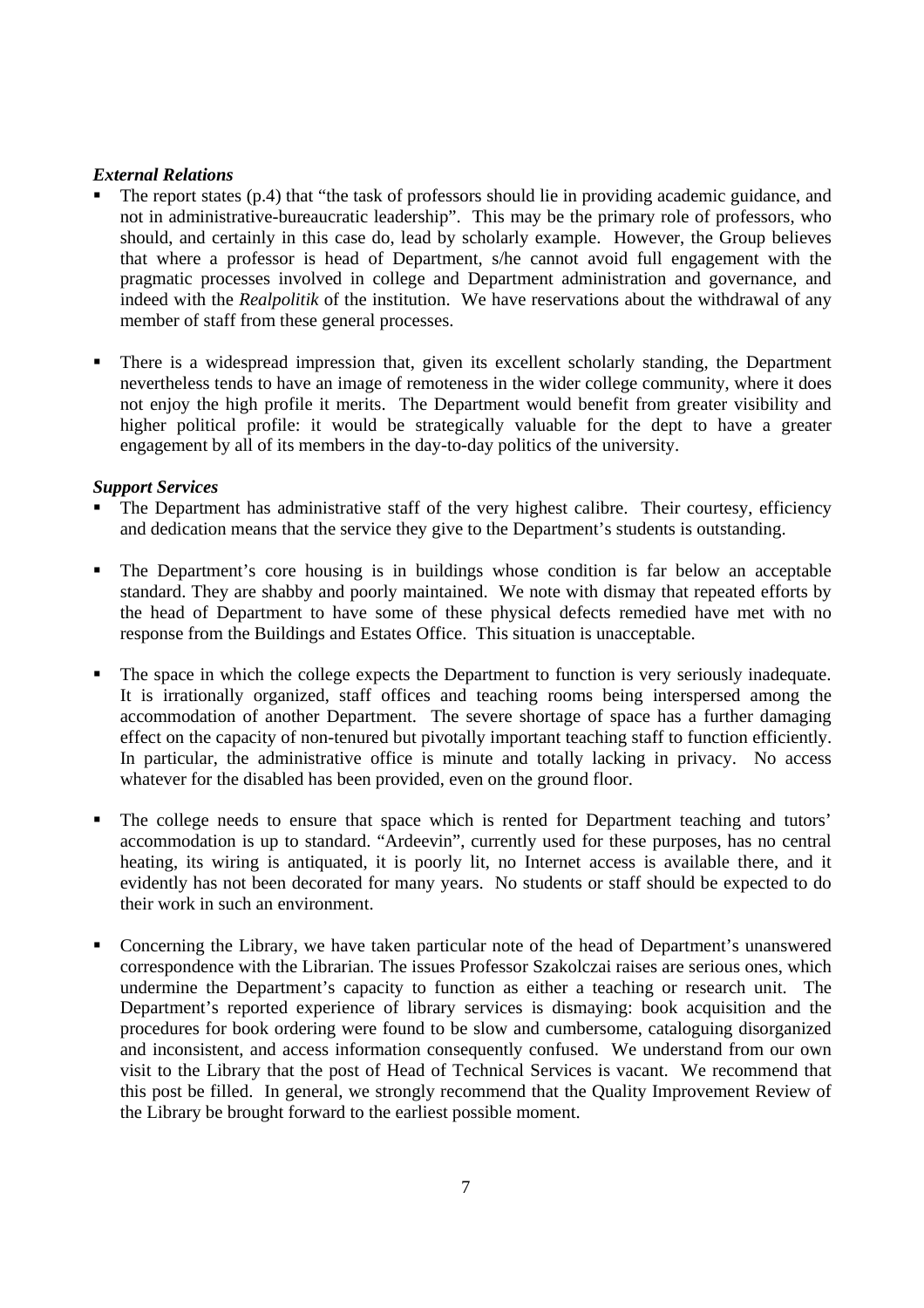#### *Strategic problems to be dealt with at college level*

#### *Adequate contractual arrangements for temporary and part-time staff*

We welcome the college's action in the creation of Tenure-B contracts for research staff, but serious and urgent attention needs to be paid also to the issue of adequate contractual arrangements for parttime and temporary staff whose main contribution is in the undergraduate teaching and administrative area. This is a strategic problem for the college in general; the need to address it urgently was especially apparent in this review.

#### *Research management*

The Research Office has been a dynamic initiative and has successfully opened up many avenues for Departments and individual staff to develop and gain funding and recognition for research projects. Its "open-door" policy, which welcomes approaches from research-active individuals whatever their status in the college, is to be praised, and all staff should be made more aware of this. There was evidence of inadequate communication by the Research Office of these opportunities, including the developing of adequate and inclusive electronic mailing lists, possibly leading in some cases to the missing of grant application deadlines.

#### *The library*

The Department took the view that the funding available for library acquisitions in their field was seriously inadequate, and cited a recent reduction of approximately one-third in that budget. UCC has a stated strategic objective of becoming one of the top twenty universities in Europe by 2005 (*Agenda for Excellence*, p. 7). The percentage of the college budget allocated to library resources needs to be made comparable with that in other Irish universities and with European institutions with which it wishes to compete.

#### *The institutional culture of UCC*

It is our perception that elements of an institutional culture which relies upon "corridor politics" and sidesteps the objective of transparency and open communication, still permeate UCC. There is a danger that the workings of the college are being rendered opaque to those who come from the outside. We recommend that a formal induction process be set up to acquaint incoming staff, especially heads of Department, more fully and actively with the structures and procedures of the college. The Group also saw evidence that in certain crucially important support areas, letters are not answered and no action is taken in spite of repeated requests. Such a degree of discourtesy is completely unacceptable.

#### *Strategic initiatives*

The college has identified a new Social Sciences Building as an objective in the *Agenda for Excellence* (p.48). The development of a proposal for this building is identified for 2000, but the Group gained no sense that Sociology as a Department was involved in this planning process. We recommend that a working party involving all the Departments in this subject area be set up to formulate an academic strategy for the implementation of this project.